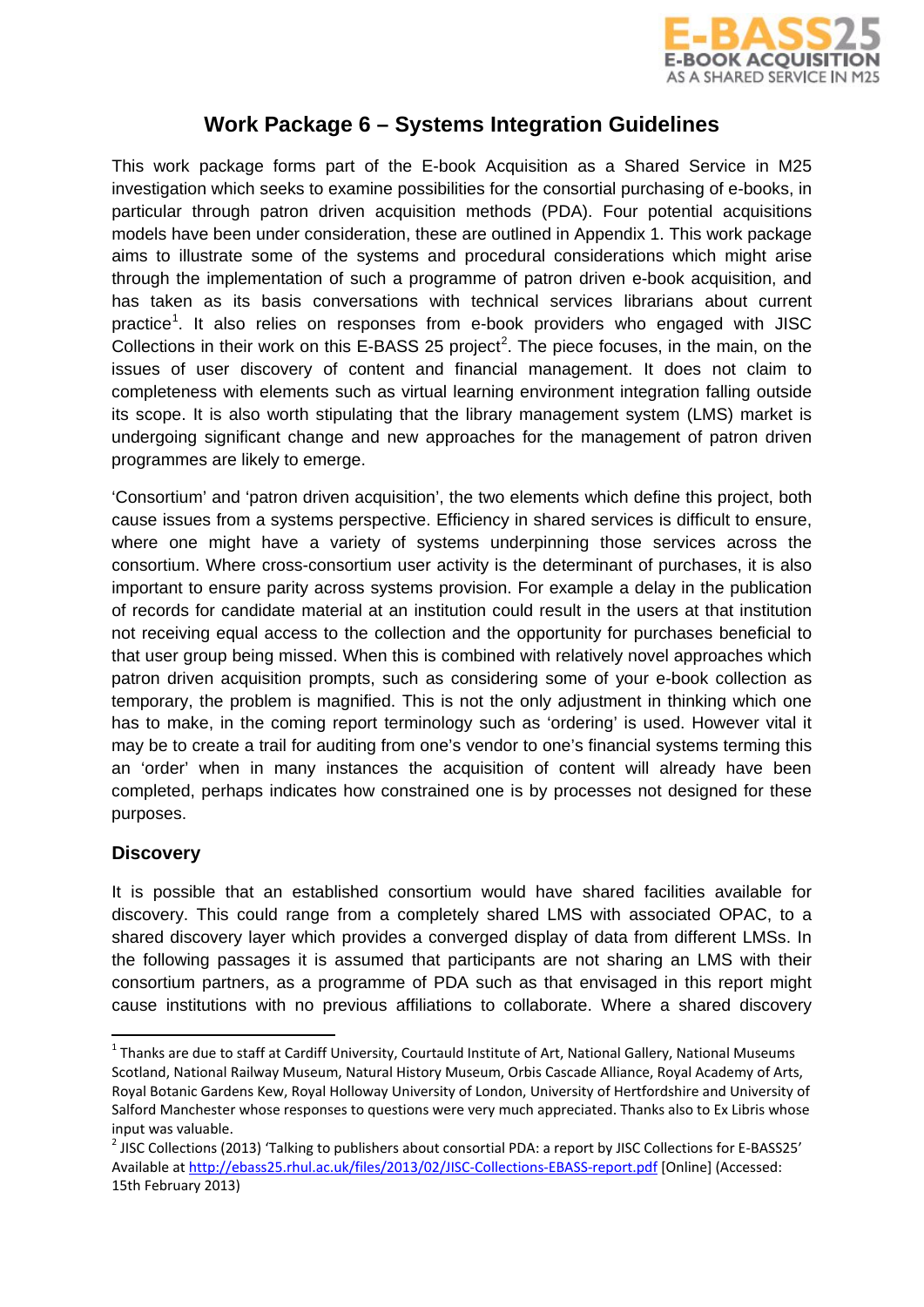

service is available, it is often the case that this is not the first point of search for users, more used to their local interface. In these circumstances it becomes preferable to also have records for discovery available in a local catalogue or discovery service. This piece will proceed on the understanding that of the elements of a PDA project which might be shared across a consortium, discovery is unlikely to be foremost.

There are different methods for providing local points for discovery of PDA material, these are outlined below.

### **Use of MARC records in an LMS**

MARC records can be made available from the publisher or an intermediary such as an aggregator or metadata service provider. These can usually be provided with local customisations, for example URLS in the 856 field which direct to content through the locally selected means of authentication. Often however, libraries opt to make further modifications to the records. Favoured options are using MarcEdit software or Perl scripts to remove, modify or add fields. Commonly, a 'project marker' needs to be inserted on all candidate records. Typically, during a PDA project of types 1, 2 or 3 this marker is then altered if content is purchased, allowing the records for unpurchased content to be retrieved and removed. Additionally, refinements such as a local subfield appended to the 856 to ensure it displays as a concise instruction to users, are also often made. In cases where substantial quantities of records are required to be loaded into an LMS, subtraction of less pertinent fields from the MARC records could be considered as a mechanism to reduce the quantity of data which the system needs to process, which can become relevant for system performance.

As the number of records involved in patron driven programmes can often be large, loading them into an LMS can present problems. It has been reported that performance can be affected if loads are conducted while the system is online, especially slow running of indexes. It is also a necessity to consider what type of match and merge processes one would wish to have – would one require a record which duplicates with any existing ones to reject for example, would one like the record for the e-book to merge with an existing print record if the ISBN data were available in the record to accomplish this.

If a PDA project were to be conducted over a significant amount of time and were of a type where additional content could be made available as it progresses, one would also need to make provision for the loading of further records and possibly deletions (where, for example a publisher removes content from an aggregator). The frequency of these modifications and its ramifications for system functionality need to be determined. Retrieval and removal, at the end of a programme, of those records related to those titles which have not been purchased can cause similar issues to the loading of records; where re-indexing can lead to poor system performance. Timing imperatives become paramount here, as users could potentially find records with broken links, should the removal of the MARC records be delayed beyond when e-book suppliers have stopped providing content. It is also worth factoring in, when considering the time resources necessary to complete this type of work, that many libraries may wish to substitute the candidate record with a more complete MARC record when a title is purchased and will become part of the permanent collection.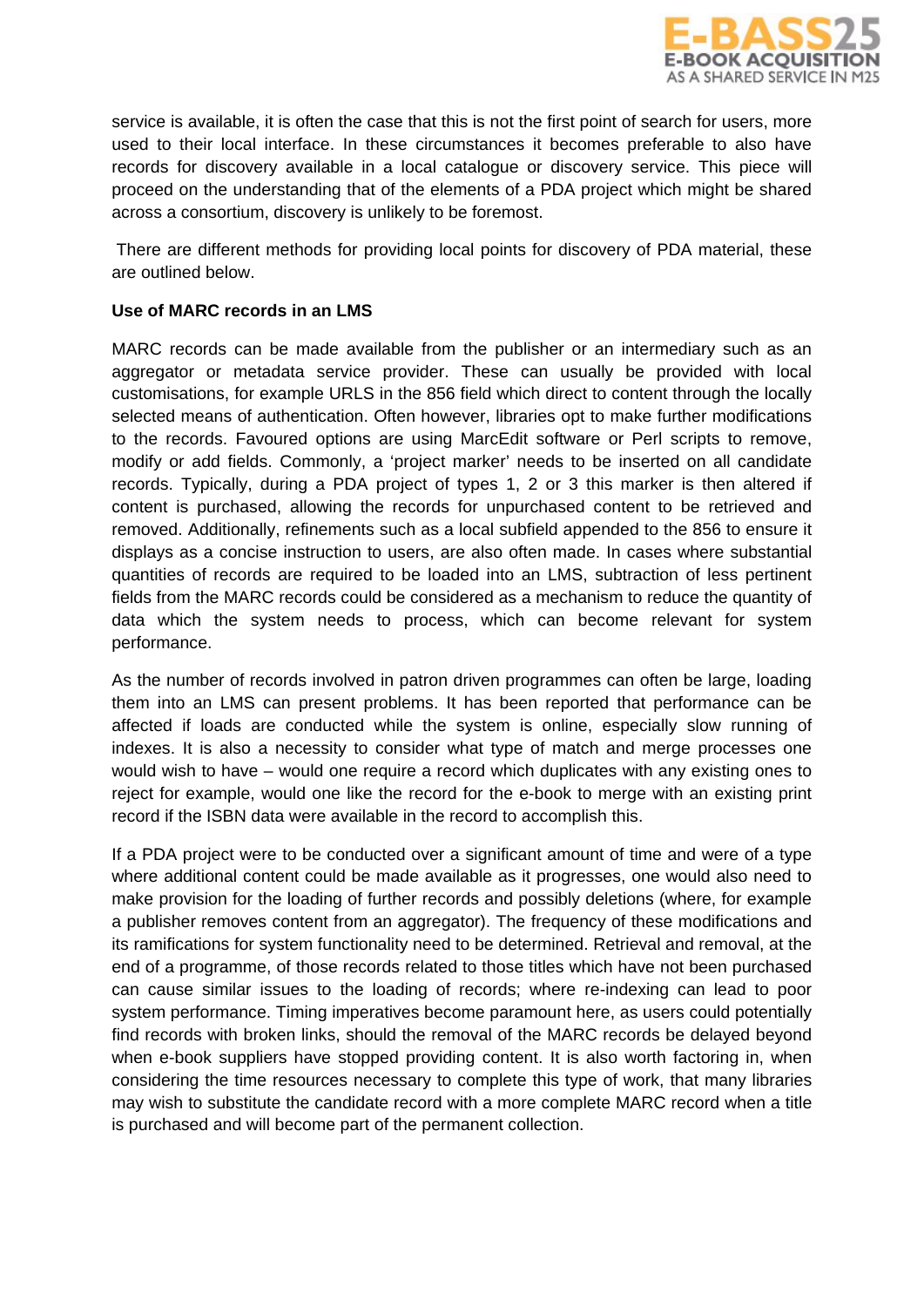

Despite having listed some difficulties with this method of providing records for discovery, it has advantages. For one, it is a method with which most libraries will be familiar and for those without a discovery layer or link resolver technology, it is an available means for providing records locally. When we come on to discuss methods for financial management we shall also see that it a distinct advantage to have records available in the LMS in this way.

### **Use of MARC records in a discovery service**

For those libraries which operate a discovery service, the option of loading MARC records directly into this system presents itself**[3](#page-2-0)** . As a set these can be denoted as 'for PDA' so there is less necessity to modify records to contain project markers or the like (unless one would wish users to be aware of their provenance). Normalisation rules can be set to present users with clickable links and to alter the display of fields as desired. Fewer issues emerge as a consequence of the volume of data – as this is distinct from the LMS and functions which other system users will be utilising. Removals and updates can be performed easily with sets being deactivated and refreshed with a revised collection as needed. This method accords well with the temporary status which most records in a PDA programme will have. MARC records can be made available in the LMS for financial processes and in line with local cataloguing standards as purchases are made, should this be desirable.

### **Use of knowledge base and link resolver**

As more metadata for e-book offerings is added to commercially available knowledge bases it is becoming possible to manage PDA discovery via link resolvers. Of the e-book providers who responded to the JISC Collections questionnaire most stipulated that they did make metadata for their collections available<sup>[4](#page-2-1)</sup>. Titles available in the PDA collection can be activated as a sub-set of a provider's whole collection and records with direct links to the content can be fed into a discovery service. Again, this is a method which takes account of the transitory nature of the PDA collection and exploits technology which journals workflows have utilised for some time, to deal with altering content. Removing and refreshing of collections can be done promptly (taking into account the scheduled times for harvesting records into the discovery service). There are however, some issues reported with the timeliness of knowledge base updates. One is reliant upon metadata being supplied to the knowledge base provider and being made available regularly in order to track additions and deletions in supplier's offering. If a knowledge base providers' updating of metadata does not correspond to a library's wished for cycle of updates for the local system, a gap in the data can exist. This process, as detached from the LMS also requires a supplementary process for financial management. As KB+ develops as a community resource, there could be scope for e-book collections to form part of the holdings information contained within it, this would have the potential to assist in this process<sup>[5](#page-2-2)</sup>.

.<br>-

<span id="page-2-0"></span><sup>&</sup>lt;sup>3</sup> I am particularly grateful to respondents at University of Salford Manchester for their description of this process

<span id="page-2-1"></span>op. cit. p.6

<span id="page-2-2"></span><sup>5</sup> More information on this project is available at http://www.jisc-collections.ac.uk/knowledgebaseplus/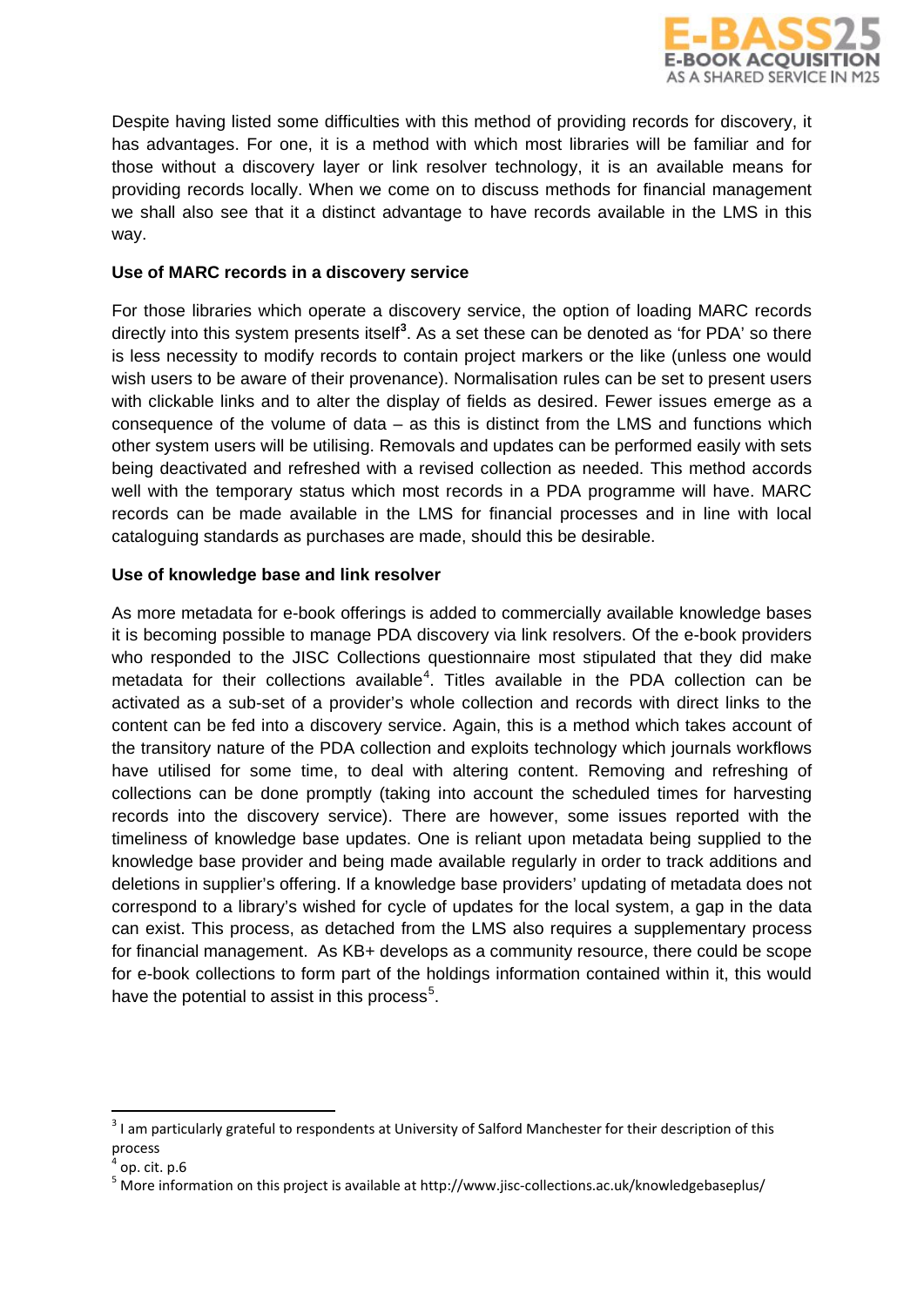

### **Discovery in the native interface**

If one has not the necessary resources for any of these processes which make records available locally, it is worth noting that discovery can often be done on the native interface for the publisher/aggregator. Extensive metadata is usually provided or sometimes full-text indexing, thus providing a valid means for discovering titles. It does however, become a user-education issue to raise awareness of the platform, a promotion which one might not necessarily wish for if behaviour is to be 'natural' especially in relation to ones consortium partners. Some institutions have resolved to utilise this method during their projects as a means of suppressing usage. While this may have important positive corollaries for financial management, its success is clearly predicated on an understanding that this is a less satisfactory method for discovery.

#### **Discovery in 'library services platforms'**

.<br>-

The next generation of library tools, which some have termed 'library services platforms'<sup>[6](#page-3-0)</sup> promise much for the management of projects such as consortium based PDA. Providing integrated workflows for the management of print and electronic resources, they should overcome problems which arise from discovery and financial information being siloed. There is also much on the sharing of data which can be accomplished working on cloud based services – which should allow consortiums to load and provide MARC records for all members to manipulate. However, it is perhaps too early in the lifespan of these products to say conclusively what they will offer a project of this type, especially given the nature of consortiums which exist in the UK, which often don't share library management tools.

### **Assessing the relative discovery demands of PDA models**

Although each model examined as part of this report requires work in relation to the provision of discovery records, it is possible to identify some particular issues which arise as a consequence of the nature of the models.

| Model 1<br><b>PDA</b><br>purchase   | Model encourages a diverse and wide-ranging profile for content to<br>provide users with choice. Large loads of MARC records might be<br>required at the outset which can cause system issues.<br>If project continued over long period, updates to the titles available<br>through the profile will happen and hence updates will need to be<br>made to MARC records or titles tracked in a link resolver<br>Removal of large set of records at end of project - coupled with need<br>to maintain records for purchased titles.                           |
|-------------------------------------|------------------------------------------------------------------------------------------------------------------------------------------------------------------------------------------------------------------------------------------------------------------------------------------------------------------------------------------------------------------------------------------------------------------------------------------------------------------------------------------------------------------------------------------------------------|
| <b>Model 2</b><br><b>PDA</b> rental | Model encourages perhaps the most diverse and wide-ranging profile<br>for content as the model itself implies some esoteric material will be<br>included for loan only. Large loads of MARC records might be required<br>at the outset which can cause system issues.<br>If project continued over long period, updates to the titles available<br>through the profile will happen and hence updates will need to be<br>made to MARC records or titles tracked in a link resolver<br>Removal of large set of records at end of project - coupled with need |

<span id="page-3-0"></span><sup>6</sup> Grant, Carl (2012) 'The future of library systems: library services platforms' *Information Standards Quarterly*  24 (4) p.4-15 [Online]. Available at:

[http://www.niso.org/apps/group\\_public/download.php/9922/FE\\_Grant\\_Future\\_Library\\_Systems\\_%20isqv24n](http://www.niso.org/apps/group_public/download.php/9922/FE_Grant_Future_Library_Systems_%20isqv24no4.pdf) [o4.pdf](http://www.niso.org/apps/group_public/download.php/9922/FE_Grant_Future_Library_Systems_%20isqv24no4.pdf) (Accessed: 15<sup>th</sup> February 2013)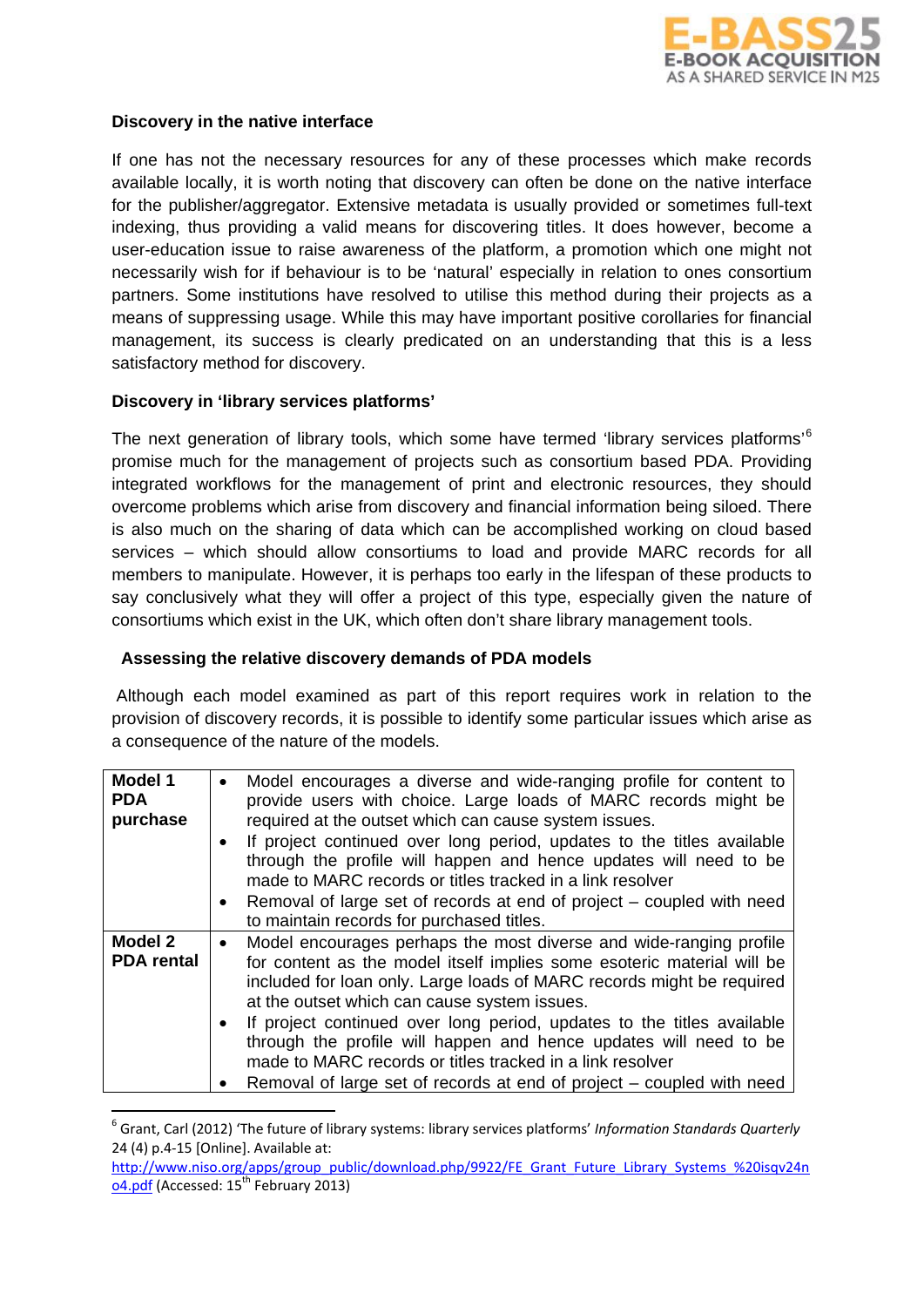

|                               | to maintain records for purchased titles.                                                                                                                                                                                                                                                                                                                                                                                                                                                                                                                                                                                                                                                                                                                                                                                                                                 |
|-------------------------------|---------------------------------------------------------------------------------------------------------------------------------------------------------------------------------------------------------------------------------------------------------------------------------------------------------------------------------------------------------------------------------------------------------------------------------------------------------------------------------------------------------------------------------------------------------------------------------------------------------------------------------------------------------------------------------------------------------------------------------------------------------------------------------------------------------------------------------------------------------------------------|
| Model 3<br>PDA usage          | If the aim of the consortium is to purchase material, this model might<br>possibly invite a more narrow pre-selection of titles as too great a<br>diversity of content might result in no purchases being made. This<br>could lighten the initial load of records for discovery<br>Thus there might be fewer records for removal $-$ but the issue of<br>removing some and leaving others for the permanently acquired titles<br>remains.                                                                                                                                                                                                                                                                                                                                                                                                                                 |
| Model 4<br>evidence-<br>based | There is perhaps no implication in favour of a broad or narrow profile of<br>content for this model. However, it is perhaps more likely that a subject<br>package or grouping in its entirety would be offered, which has positive<br>consequences for the tracking of titles using knowledge bases and link<br>resolvers.<br>One is perhaps less likely to see updates of content as newer material<br>would be at a 'disadvantage' in terms of use compared to material<br>included at the outset and would provide an inaccurate picture for<br>purchasing decisions.<br>Removal of titles at the conclusion would still be an issue – but would<br>occur at a pre-specified time rather as a response to spend. As titles<br>would not necessarily be selected at this point, all titles could be<br>removed in bulk – purchased titles could be added back in later. |

## **Financial management**

Patron driven acquisition can require some intensive work for the monitoring of expenditure, with some models having micro-payments, loan amounts and purchase costs all accrued, sometimes automatically, every hour of the day. One needs to decide how rigorous it is necessary to be when tracking outlays of funds. This may depend on whether a deposit has been made, or whether expenditure is accumulated during the project. If one chooses the latter option it is of great significance to determine an adequate frequency of invoicing. This research has determined that it is not uncommon for libraries to wish to record orders and purchases against individual titles when they are acquired (in models 1, 2, 3). This would require that a local bibliographic record be found in the LMS on which to register this order and spend. Some e-book suppliers may have practices in place for the automatic supply of ordering and invoicing data via protocols such as EDI. Without this, registering purchases is a manual and labour intensive task. For models in which loan or micro-payments are made, the scale of transactions occurring make it most unlikely that library would have the resources available to attach payment to a specific title, most preferring instead to accrue amalgamated amounts against an open order. This report suggests that any project to undertake PDA as a consortium would have to rely heavily on the e-book supplier to provide accurate information on which titles exactly have triggered spend and that this might need to be stored outside of the LMS.

Many of the suppliers questioned during the JISC Collections research expressed a preference for managing financial transactions with a central body for the consortium<sup>[7](#page-4-0)</sup>. Indeed, if any time efficiency gains, in relation to systems, were to be made through the operation of a PDA as a consortium one feels it would need to be located in the financial management. Projects which require closing off when a specified spend limit has been

<u>.</u>

<span id="page-4-0"></span> $\sigma$ <sup>7</sup>op. cit. p.6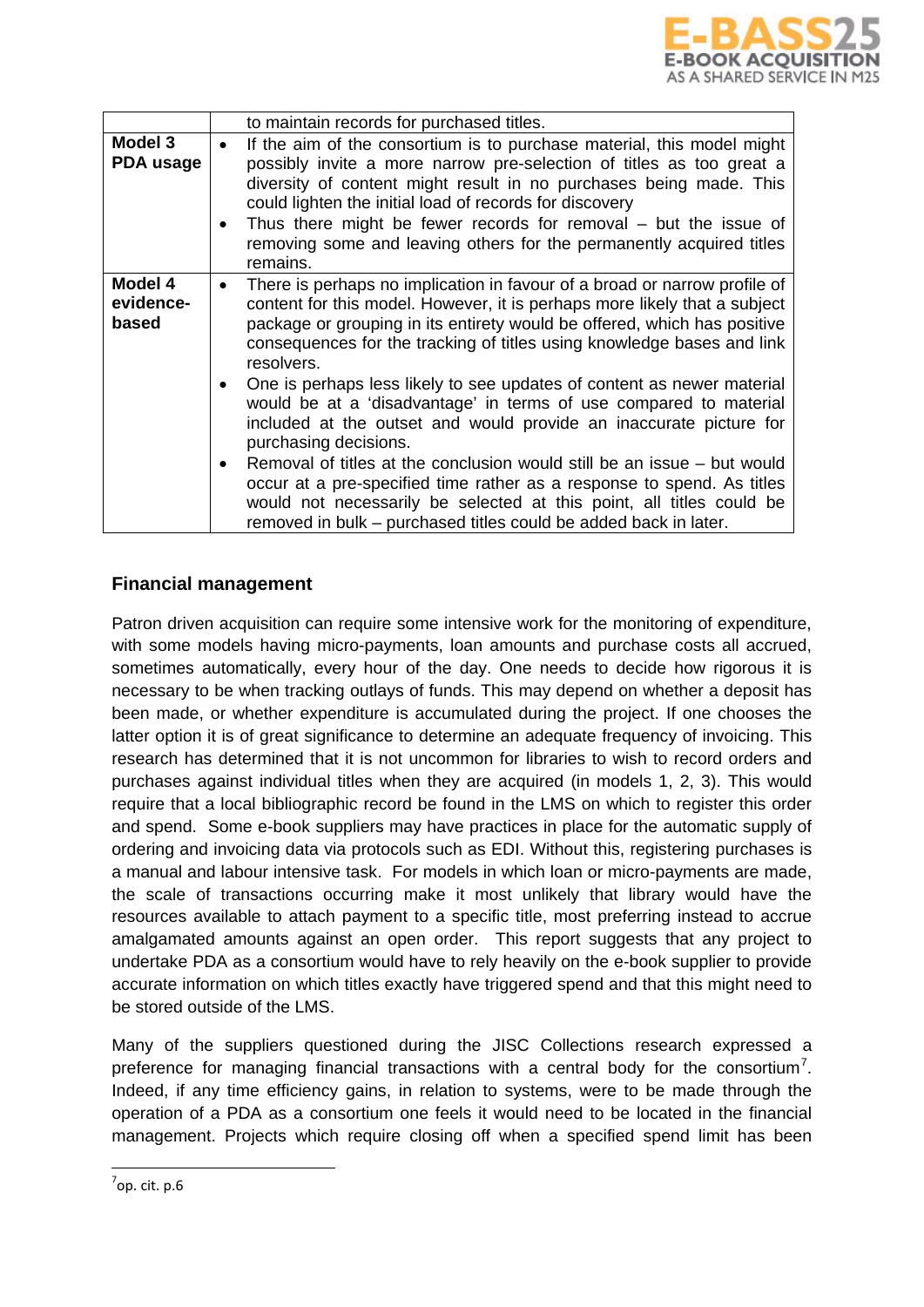

reached also require consistent monitoring; a central body with responsibility for predicting trends in spend and sending notification to conclude the project would seem to be a necessity for some models (1, 2, 3).

### **Assessing the relative financial management demands of PDA models**

It is possible to suggest which of the models examined would require most work with regards to the co-ordination of financial data.

| <b>Model 1 PDA</b><br>purchase | Potentially larger number of purchases than other models, therefore<br>$\bullet$<br>leading to more budgetary transactions to monitor and record<br>No loan payments to track however<br>$\bullet$<br>Method of monitoring pre-purchase loans to predict future<br>$\bullet$<br>purchasing would be useful                                                                                                                                   |
|--------------------------------|----------------------------------------------------------------------------------------------------------------------------------------------------------------------------------------------------------------------------------------------------------------------------------------------------------------------------------------------------------------------------------------------------------------------------------------------|
| <b>Model 2 PDA</b><br>rental   | Loan payments to track as well as purchasing costs<br>$\bullet$<br>Method of monitoring loans in real-time to track expenditure would<br>$\bullet$<br>be necessary<br>Model potentially has element of mediation. Who is to do this and<br>$\bullet$<br>how – via email/ centrally/ institutional level?                                                                                                                                     |
| <b>Model 3 PDA</b><br>usage    | Must be able to track micro-payments<br>$\bullet$<br>No additional spend at point of purchase $-$ but might some sort of<br>$\bullet$<br>order record be necessary for tracking purposes?                                                                                                                                                                                                                                                    |
| Model 4<br>evidence-<br>based  | Need to create encumbrance upfront $-$ but no need to create<br>$\bullet$<br>payments as ongoing feature<br>No necessity to monitor usage as project unfolds $-$ just to monitor<br>$\bullet$<br>some usage is occurring<br>Selection decisions could be made at a local level at the close of<br>the project, therefore local decisions on the management of<br>financial data could be made – less necessity for a centralised<br>process. |

## **Authentication**

None of the e-book vendors questioned foresaw an issue with authentication<sup>[8](#page-5-0)</sup>. They suggested that they were compliant with the main methodologies used to provide access to electronic content and that co-ordination of this across a consortium shouldn't entail any difficulties.

## **Usage reports**

Most vendors surveyed can provide usage statistics <sup>[9](#page-5-1)</sup>. If a library purchased titles from the same provider through different channels, for example through PDA and through individual title selection by librarians, one could wish to compare usage for the differing types. In addition the SCONUL return currently requests that candidate PDA titles are to be excluded from the count of usage for e-books at an institution. Therefore, in these circumstances, there would need to be an indicator in the usage statistics to distinguish between the

.<br>-

<span id="page-5-0"></span> $8$  ibid. p.6

<span id="page-5-1"></span> $<sup>9</sup>$  Ibid. p.6</sup>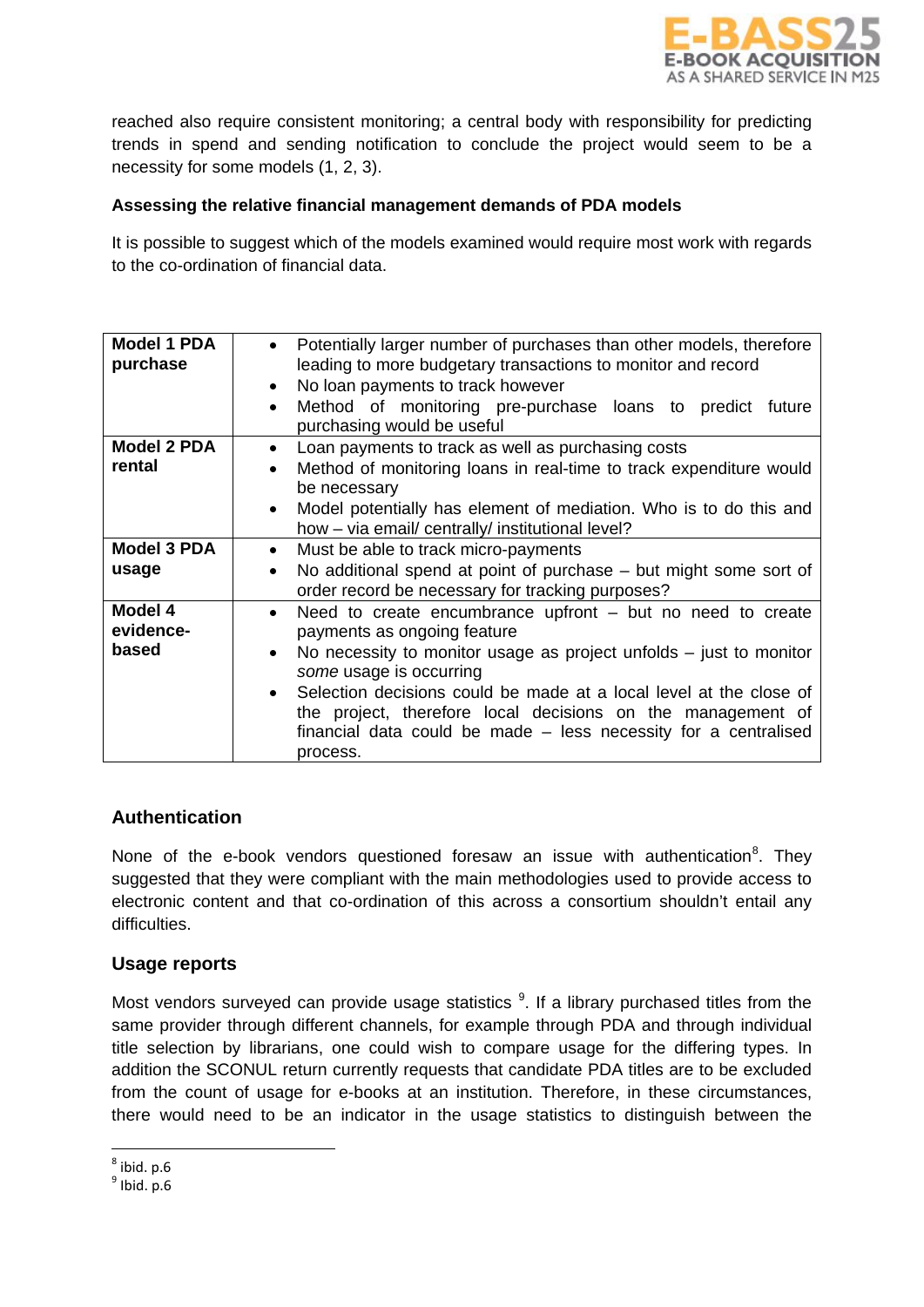

acquisition methods. Without customisation like this, one would need to do significant work manipulating the reports to separate e-books acquired under different methods. Should titles be available consortially, perhaps under a license which allowed sharing of a copy between institutions, one would need to be aware of whether the usage provided in the report is based on an individual institution's usage or an aggregate. A service equivalent to JUSP for e-books would be advantageous as a means for gaining efficiency in these processes.

## **Key points for consideration**

## **Key points for consideration at institutional level**

- Which method for discovery are you to use
- How frequently might you want to commit time to update these records, if applicable
- At the close of the project do you have a method established for the removal of candidate records and the maintenance of high quality records for purchased content
- How stringent a financial tracking procedure will you need to have in place. Will this require loading additional records into your LMS or implementation of EDI protocols

### **Key points for consideration at consortium level**

- Ensuring parity across the institutions in terms of discovery procedures
- If payments are to be centralised how might staffing and systems for this be provided. In this scenario how might data about the financial transactions be distributed to institutions for local use
- Might monitoring of usage need to be centralised in order to co-ordinate a close at an appropriate payment limit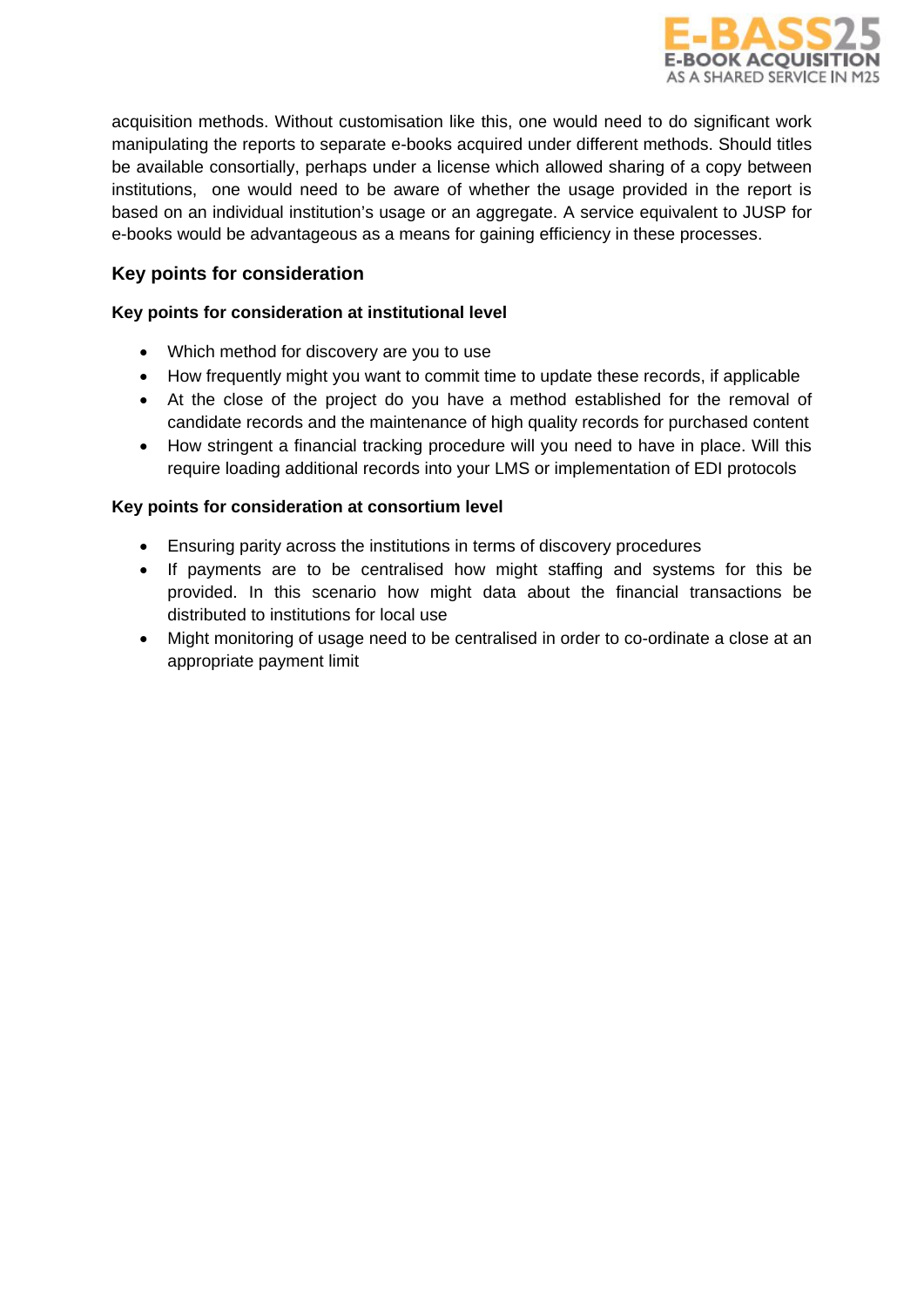

### **Appendix 1: the models**

#### **1. PDA Purchase**

• The library sets up a PDA agreement with a supplier to make a range of e-books available to users

Typically, libraries create a profile based on a set of parameters (such as subject, date of publication, publisher, price, language, readership level etc.), and the suppliers makes all ebooks matching these criteria available to users. Alternatively, library staff may select a publisher's collection, or a list of individual titles.

• Once the titles have been selected, the library makes the content visible and discoverable to users.

Libraries may import MARC records into the catalogue and/or by activate resources in the link resolver so that they are visible in the library's discovery system. Typically the e-books are presented in the catalogue in the same way as pre-purchased or subscribed e-books, so to the user they simply appear to be part of the library collection, even though the library has not purchased them

• Users have full access to the e-books. Limited usage is allowed without charge, but if usage of a particular book passes a threshold level, a payment is triggered and the book is automatically purchased by the library.

Different suppliers may use different criteria and set different levels to define the purchase threshold. Typically, there are two elements which determine the threshold:

• The extent of use which counts as a '**significant use'**. Typically, viewing a book for just a few minutes or viewing a small number of pages does not counts as a significant use and does not trigger payment. Viewing for more than few minutes, or any downloading or printing from the book is counted as a significant use.

• The number of significant uses before purchase is triggered. Typically, the first significant use is free, but a second significant use triggers a purchase.

#### So for example:

• User 1 views two pages of a book. This does not count as a significant use.

• User 2 views the book for ten minutes, and prints two pages. This does count as a significant use, but at this stage no payment is triggered.

• User 3 views the book for one minute. This does not count as a significant use.

• User 4 downloads a chapter of the book. This counts as a second significant use, and at this point the book is automatically purchased and payment is made by the library.

• Once purchased, the e-book becomes permanently available to all library users, typically with the same limits on the maximum number of users / uses that would apply if the book were purchased under a traditional model.

• If the library decides to end the PDA agreement, access to any books which have not been purchased is withdrawn, and the library removes records for these books from the catalogue.

In this model, the library typically has control over a limited number of the settings

• The library may decide whether or not to require the user to 'click to continue reading' beyond the significant use threshold, alerting them that the book will be purchased and a charge incurred by the library.

• The library may be able to limit the maximum significant use per user per day.

• The library does *not* normally control the number of significant uses which triggers a purchase, which is set by the supplier.

### *Examples*

• **Arizona University Libraries** (closed consortium)

• Ontario Council of University libraries (2010 pilot, closed consortium)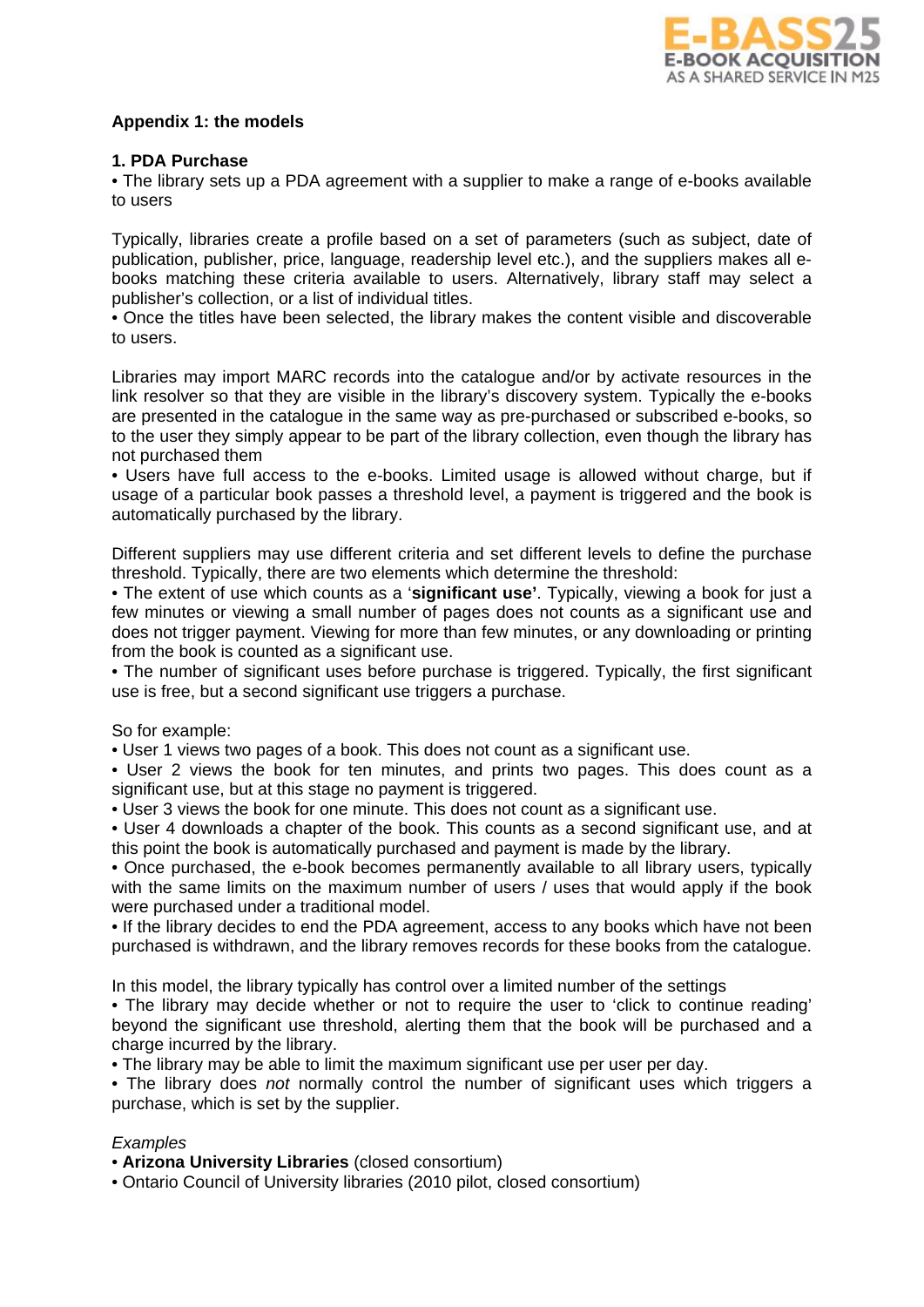

• CTW Library Consortium, Connecticut (2010 pilot, closed consortium)

#### **2. PDA Rental (or PDA short-term-loan)**

• The library sets up a PDA agreement with a supplier to make a range of e-books available to users

Typically, libraries create a profile based on a set of parameters (such as subject, date of publication, publisher, price, language, readership level etc.), and the suppliers makes all ebooks matching these criteria available to users. Alternatively, library staff may select a publisher's collection, or a list of individual titles.

• Once the titles have been selected, the library makes the content visible and discoverable to users.

Libraries may import MARC records into the catalogue and/or by activate resources in the link resolver so that they are visible in the library's discovery system. Typically the e-books are presented in the catalogue in the same way as pre-purchased or subscribed e-books, so to the user they simply appear to be part of the library collection, even though the library has not purchased them

• Users have full access to the e-books. Limited usage is allowed without charge, provided that it falls below the threshold of 'significant use'.

Different suppliers may use different criteria and set different levels to define 'significant use'. Typically, viewing a book for just a few minutes or viewing a small number of pages does not count as a significant use. Viewing for more than few minutes, or any downloading or printing from the book is counted as a significant use and triggers a payment.

• If a user continues to use a book beyond the threshold of '**significant use'**, a rental or short-term loan is triggered:

o The book is temporarily 'loaned' to the user, and for the duration of the loan period that user can make full use of it without triggering any further fees.

o The library pays a fee for the loan, typically a percentage of the full list price

o The fee depends on the duration of the short-term loan. For example, if the user has access to the e-book for just one day, the library pays 10% of the list price, but if the user gets access for seven days, the library may pay 25% of the list price.

• Further significant use triggers further loans and payments. So if a book is used a second time, or by a second user, a second short-term loan is triggered and a second fee is payable.

• After a given number of loans, the next significant use triggers an automatic purchase and the library pays the full list price of the book.

Once purchased, the book becomes part of the library's collection and is permanently available to all library users, typically with the same limits on the maximum number of users / uses that would apply if the book were purchased under a traditional model.

• If the library decides to end the PDA agreement, access to any books which have not been purchased is withdrawn, and the library removes records for these books from the catalogue.

In this model, the library typically has control over several of the settings.

• The library may decide whether or not to require the user to 'click to continue reading' beyond the significant use threshold, alerting them that a short-term loan or purchase will be triggered and a charge incurred by the library.

• The library may decide whether or not to require approval (mediation) from a librarian before the user is able to continue reading beyond the significant use threshold. Depending on the model, it may be possible to apply mediation to all requests that trigger a payment, or only to use that triggers a purchase, or only to use that triggers a payment over a certain amount.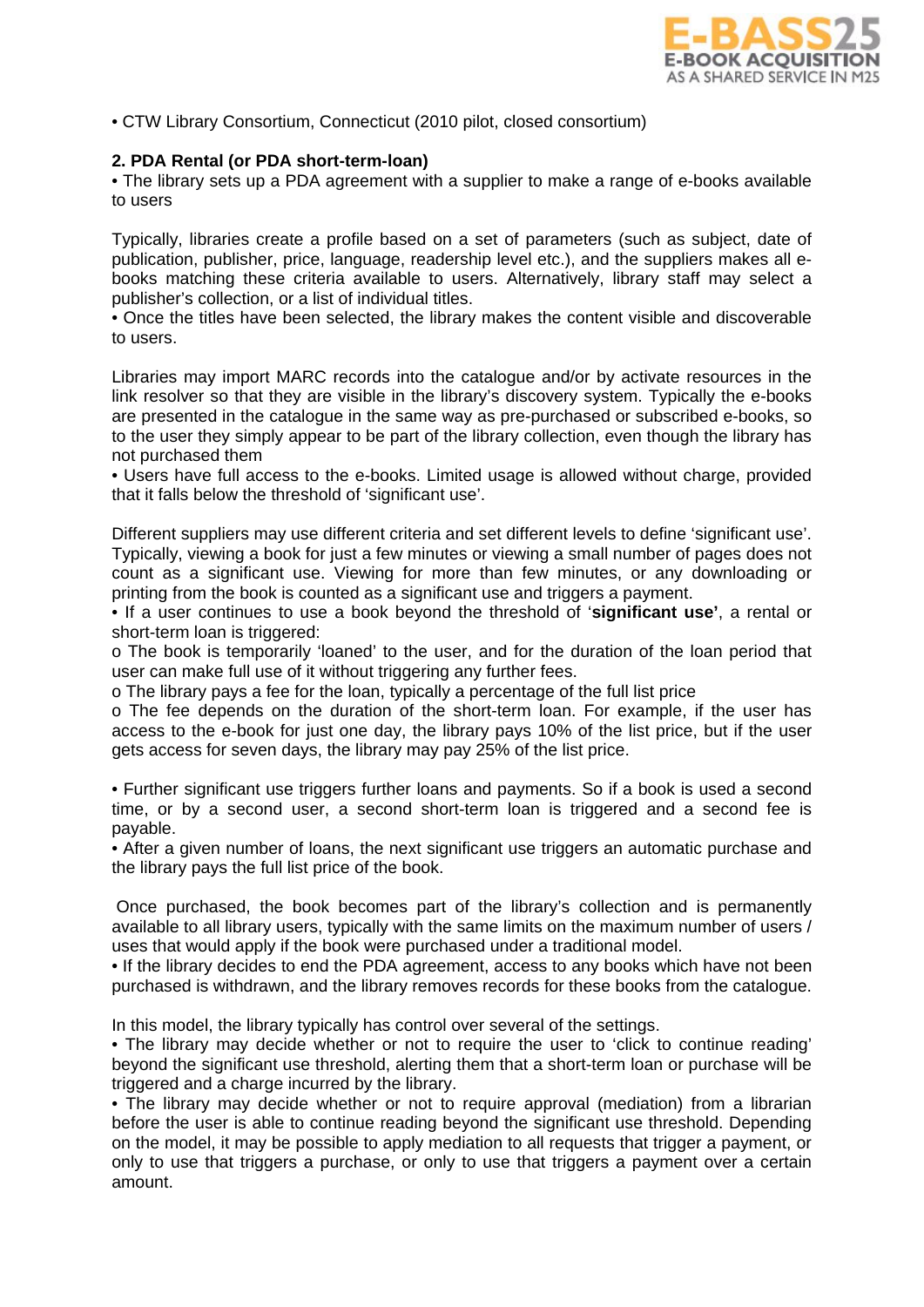

• The library may be able to limit the maximum significant use per user per day, for example by limiting the number of short-term loans per user.

• The duration of the short-term loan can be chosen by the library, from a range of options, giving the library some control over the size of the fee payable for each short-term loan.

• The number of loans made before a purchase is triggered can be chosen by the library, giving the library some control over the point at which usage is considered sufficient to warrant purchase of the e-book.

#### *Examples*

- **Orbis Cascade** (2010 pilot now regular service, closed consortium)
- Colorado Alliance of Research Libraries (2010 pilot, closed consortium)
- Western New York Library Resources Council (2012), Boston Library Consortium (2012)
- No known UK consortial examples

#### **3. PDA Usage**

• The library sets up a PDA agreement with a supplier to make a range of e-books available to users

Typically, libraries create a profile based on a set of parameters (such as subject, date of publication, publisher, price, language, readership level etc.), and the suppliers makes all ebooks matching these criteria available to users. Alternatively, library staff may select a publisher's collection, or a list of individual titles.

• Once the titles have been selected, the library makes the content visible and discoverable to users.

Libraries may import MARC records into the catalogue and/or by activate resources in the link resolver so that they are visible in the library's discovery system. Typically the e-books are presented in the catalogue in the same way as pre-purchased or subscribed e-books, so to the user they simply appear to be part of the library collection, even though the library has not purchased them

• Users have full access to the e-books. Each significant use of a book triggers a charge to the library.

Different suppliers may use different criteria and set different levels to define '**significant use'**. In some models, viewing a book for a few minutes may be free, but viewing for more than few minutes, or any downloading or printing may be counted as a significant use and trigger a payment, for example 10% of the list price. In some models, any use may trigger a micro-payment for example a cost per page viewed.

• If the total charges payable for the book reach a given level, then the book is deemed purchased and becomes a permanent part of the library's collection.

In some models, the purchase threshold may be the same as the list price of the book, but in other models it may be greater than the list price.

• If the library decides to end the PDA agreement, access to any books which have not been purchased is withdrawn, and the library removes records for these books from the catalogue.

The library may have the option to pay an extra fee to purchase books which have seen high usage but have not quite reached the purchase threshold. *Examples* 

- **JISC e-books for FE** (closed consortium)
- JISC Collections 123 e-books deal (open consortium offer)
- York / Springer (non-consortial)
- No known US examples